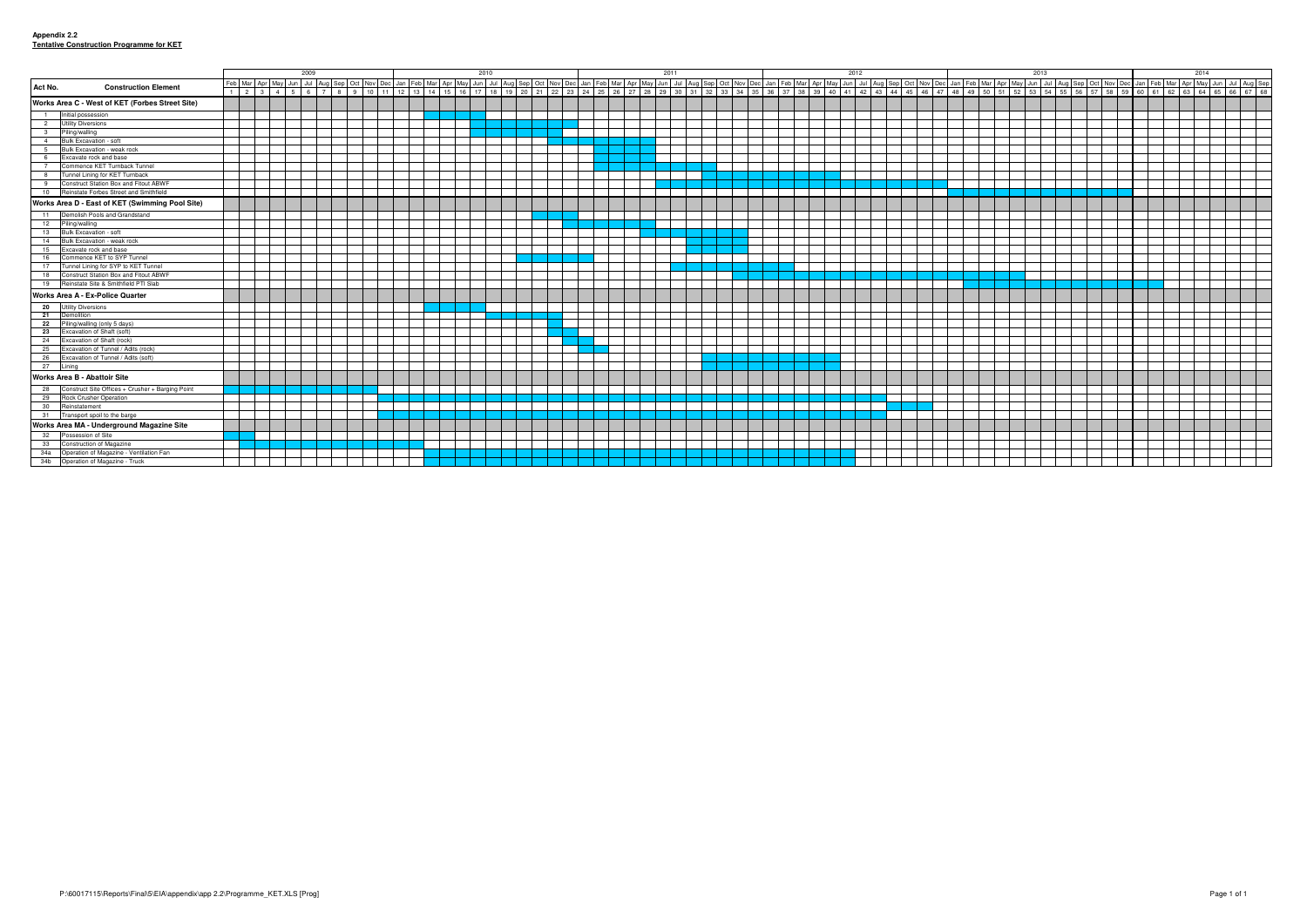**Appendix 2.2 Tentative Construction Programme for UNI**

|                    |                                                                             | 2009 |  |  |  | 2010 |  |  |  |  |  | 2011 |                                                                                                                                                                                                                                |  |  |                                                                                                                                                                                                    | 2012 |  |  |  |  |  | 2013 |  |  |  |  |  | 2014 |  |  |  |  |  |
|--------------------|-----------------------------------------------------------------------------|------|--|--|--|------|--|--|--|--|--|------|--------------------------------------------------------------------------------------------------------------------------------------------------------------------------------------------------------------------------------|--|--|----------------------------------------------------------------------------------------------------------------------------------------------------------------------------------------------------|------|--|--|--|--|--|------|--|--|--|--|--|------|--|--|--|--|--|
| Act No.            | <b>Construction Element</b>                                                 |      |  |  |  |      |  |  |  |  |  |      | Feb Mar Apr May Jun Jul Aug Sep Oct Nov Dec Jan Feb Mar Apr May Jun Jul Aug Sep Oct Nov Dec Jan Feb Mar Apr May Jun Jul Aug Sep Oct Nov Dec Jan Feb Mar Apr May Jun Jul Aug Sep Oct Nov Dec Jan Feb Mar Apr May Jun Jul Aug Se |  |  | 1 2 3 4 5 6 7 8 9 10 11 12 13 14 15 16 17 18 19 20 21 22 23 24 25 26 27 28 29 30 31 32 33 34 35 36 37 38 39 40 41 42 43 44 45 46 47 48 49 50 51 52 53 54 55 56 57 58 59 60 61 62 63 64 65 66 67 68 |      |  |  |  |  |  |      |  |  |  |  |  |      |  |  |  |  |  |
|                    |                                                                             |      |  |  |  |      |  |  |  |  |  |      |                                                                                                                                                                                                                                |  |  |                                                                                                                                                                                                    |      |  |  |  |  |  |      |  |  |  |  |  |      |  |  |  |  |  |
|                    | Works Area J2 - UNI Entrance B1                                             |      |  |  |  |      |  |  |  |  |  |      |                                                                                                                                                                                                                                |  |  |                                                                                                                                                                                                    |      |  |  |  |  |  |      |  |  |  |  |  |      |  |  |  |  |  |
| $\overline{1}$     | Possession of site                                                          |      |  |  |  |      |  |  |  |  |  |      |                                                                                                                                                                                                                                |  |  |                                                                                                                                                                                                    |      |  |  |  |  |  |      |  |  |  |  |  |      |  |  |  |  |  |
| $\overline{2}$     | Demolition of Whitty Public Toilet Block<br>3 Piling/Walling                |      |  |  |  |      |  |  |  |  |  |      |                                                                                                                                                                                                                                |  |  |                                                                                                                                                                                                    |      |  |  |  |  |  |      |  |  |  |  |  |      |  |  |  |  |  |
|                    | 4 Bulk Excavation-Soft                                                      |      |  |  |  |      |  |  |  |  |  |      |                                                                                                                                                                                                                                |  |  |                                                                                                                                                                                                    |      |  |  |  |  |  |      |  |  |  |  |  |      |  |  |  |  |  |
| $5\overline{)}$    | <b>Bulk Excavation-weak Rock</b>                                            |      |  |  |  |      |  |  |  |  |  |      |                                                                                                                                                                                                                                |  |  |                                                                                                                                                                                                    |      |  |  |  |  |  |      |  |  |  |  |  |      |  |  |  |  |  |
| $6\overline{6}$    | Excavation - Rock<br>7 Construct Ground Level Entrance                      |      |  |  |  |      |  |  |  |  |  |      |                                                                                                                                                                                                                                |  |  |                                                                                                                                                                                                    |      |  |  |  |  |  |      |  |  |  |  |  |      |  |  |  |  |  |
|                    | Works Area J - UNI Entrance B2                                              |      |  |  |  |      |  |  |  |  |  |      |                                                                                                                                                                                                                                |  |  |                                                                                                                                                                                                    |      |  |  |  |  |  |      |  |  |  |  |  |      |  |  |  |  |  |
|                    | Possession of site / Mobilization                                           |      |  |  |  |      |  |  |  |  |  |      |                                                                                                                                                                                                                                |  |  |                                                                                                                                                                                                    |      |  |  |  |  |  |      |  |  |  |  |  |      |  |  |  |  |  |
| 8<br>9             | Demolition of Hill Road Rest Garden                                         |      |  |  |  |      |  |  |  |  |  |      |                                                                                                                                                                                                                                |  |  |                                                                                                                                                                                                    |      |  |  |  |  |  |      |  |  |  |  |  |      |  |  |  |  |  |
|                    | 10 Piling/Walling                                                           |      |  |  |  |      |  |  |  |  |  |      |                                                                                                                                                                                                                                |  |  |                                                                                                                                                                                                    |      |  |  |  |  |  |      |  |  |  |  |  |      |  |  |  |  |  |
| $\overline{11}$    | <b>Bulk Excavation-weak Rock</b>                                            |      |  |  |  |      |  |  |  |  |  |      |                                                                                                                                                                                                                                |  |  |                                                                                                                                                                                                    |      |  |  |  |  |  |      |  |  |  |  |  |      |  |  |  |  |  |
|                    | 12 Excavation - Rock<br>13 Excavate adit and running tunnel                 |      |  |  |  |      |  |  |  |  |  |      |                                                                                                                                                                                                                                |  |  |                                                                                                                                                                                                    |      |  |  |  |  |  |      |  |  |  |  |  |      |  |  |  |  |  |
|                    | 14 Concrete Adit                                                            |      |  |  |  |      |  |  |  |  |  |      |                                                                                                                                                                                                                                |  |  |                                                                                                                                                                                                    |      |  |  |  |  |  |      |  |  |  |  |  |      |  |  |  |  |  |
|                    | 15 Construct Ground Level Entrance                                          |      |  |  |  |      |  |  |  |  |  |      |                                                                                                                                                                                                                                |  |  |                                                                                                                                                                                                    |      |  |  |  |  |  |      |  |  |  |  |  |      |  |  |  |  |  |
|                    | 16 Station Fitout                                                           |      |  |  |  |      |  |  |  |  |  |      |                                                                                                                                                                                                                                |  |  |                                                                                                                                                                                                    |      |  |  |  |  |  |      |  |  |  |  |  |      |  |  |  |  |  |
|                    | Works Area H - UNI Entrance C2                                              |      |  |  |  |      |  |  |  |  |  |      |                                                                                                                                                                                                                                |  |  |                                                                                                                                                                                                    |      |  |  |  |  |  |      |  |  |  |  |  |      |  |  |  |  |  |
|                    | 17 Possession of site                                                       |      |  |  |  |      |  |  |  |  |  |      |                                                                                                                                                                                                                                |  |  |                                                                                                                                                                                                    |      |  |  |  |  |  |      |  |  |  |  |  |      |  |  |  |  |  |
| 18                 | <b>Utilities Diversions</b><br>19 Piling/Walling                            |      |  |  |  |      |  |  |  |  |  |      |                                                                                                                                                                                                                                |  |  |                                                                                                                                                                                                    |      |  |  |  |  |  |      |  |  |  |  |  |      |  |  |  |  |  |
| 20                 | <b>Bulk Excavation-Soft</b>                                                 |      |  |  |  |      |  |  |  |  |  |      |                                                                                                                                                                                                                                |  |  |                                                                                                                                                                                                    |      |  |  |  |  |  |      |  |  |  |  |  |      |  |  |  |  |  |
|                    | 21 Bulk Excavation-weak Rock                                                |      |  |  |  |      |  |  |  |  |  |      |                                                                                                                                                                                                                                |  |  |                                                                                                                                                                                                    |      |  |  |  |  |  |      |  |  |  |  |  |      |  |  |  |  |  |
|                    | 22 Excavate Rock                                                            |      |  |  |  |      |  |  |  |  |  |      |                                                                                                                                                                                                                                |  |  |                                                                                                                                                                                                    |      |  |  |  |  |  |      |  |  |  |  |  |      |  |  |  |  |  |
|                    | 23 Construct Ground Level Entrance                                          |      |  |  |  |      |  |  |  |  |  |      |                                                                                                                                                                                                                                |  |  |                                                                                                                                                                                                    |      |  |  |  |  |  |      |  |  |  |  |  |      |  |  |  |  |  |
|                    | Works Area I - UNI Entrance C1 + VS + Chiller                               |      |  |  |  |      |  |  |  |  |  |      |                                                                                                                                                                                                                                |  |  |                                                                                                                                                                                                    |      |  |  |  |  |  |      |  |  |  |  |  |      |  |  |  |  |  |
|                    | 24 Possession of site<br>25 Utilities Diversions                            |      |  |  |  |      |  |  |  |  |  |      |                                                                                                                                                                                                                                |  |  |                                                                                                                                                                                                    |      |  |  |  |  |  |      |  |  |  |  |  |      |  |  |  |  |  |
| 26                 | Piling/Walling - Some 60 Nos. Bored Piles                                   |      |  |  |  |      |  |  |  |  |  |      |                                                                                                                                                                                                                                |  |  |                                                                                                                                                                                                    |      |  |  |  |  |  |      |  |  |  |  |  |      |  |  |  |  |  |
| 27                 | <b>Bulk Excavation-Soft</b>                                                 |      |  |  |  |      |  |  |  |  |  |      |                                                                                                                                                                                                                                |  |  |                                                                                                                                                                                                    |      |  |  |  |  |  |      |  |  |  |  |  |      |  |  |  |  |  |
| 28                 | <b>Bulk Excavation-weak Rock</b>                                            |      |  |  |  |      |  |  |  |  |  |      |                                                                                                                                                                                                                                |  |  |                                                                                                                                                                                                    |      |  |  |  |  |  |      |  |  |  |  |  |      |  |  |  |  |  |
| 30                 | 29 Excavate Rock Shaft*<br><b>Permanent Shaft Lining</b>                    |      |  |  |  |      |  |  |  |  |  |      |                                                                                                                                                                                                                                |  |  |                                                                                                                                                                                                    |      |  |  |  |  |  |      |  |  |  |  |  |      |  |  |  |  |  |
|                    | 31 Construct above-ground Lift Shaft                                        |      |  |  |  |      |  |  |  |  |  |      |                                                                                                                                                                                                                                |  |  |                                                                                                                                                                                                    |      |  |  |  |  |  |      |  |  |  |  |  |      |  |  |  |  |  |
|                    | 32 Sheet Piling for Vent Ducts                                              |      |  |  |  |      |  |  |  |  |  |      |                                                                                                                                                                                                                                |  |  |                                                                                                                                                                                                    |      |  |  |  |  |  |      |  |  |  |  |  |      |  |  |  |  |  |
| 33<br>34           | Bulk Excavation-Soft for Vent Ducts<br><b>Horizontal Duct</b>               |      |  |  |  |      |  |  |  |  |  |      |                                                                                                                                                                                                                                |  |  |                                                                                                                                                                                                    |      |  |  |  |  |  |      |  |  |  |  |  |      |  |  |  |  |  |
| 35                 | Concreting Vent Ducts and Vent Building                                     |      |  |  |  |      |  |  |  |  |  |      |                                                                                                                                                                                                                                |  |  |                                                                                                                                                                                                    |      |  |  |  |  |  |      |  |  |  |  |  |      |  |  |  |  |  |
| 36                 | Reinstatement                                                               |      |  |  |  |      |  |  |  |  |  |      |                                                                                                                                                                                                                                |  |  |                                                                                                                                                                                                    |      |  |  |  |  |  |      |  |  |  |  |  |      |  |  |  |  |  |
|                    | 37 Station Fitout                                                           |      |  |  |  |      |  |  |  |  |  |      |                                                                                                                                                                                                                                |  |  |                                                                                                                                                                                                    |      |  |  |  |  |  |      |  |  |  |  |  |      |  |  |  |  |  |
|                    | Works Area J3 - UNI Entrance A                                              |      |  |  |  |      |  |  |  |  |  |      |                                                                                                                                                                                                                                |  |  |                                                                                                                                                                                                    |      |  |  |  |  |  |      |  |  |  |  |  |      |  |  |  |  |  |
|                    | 38 Possession of site                                                       |      |  |  |  |      |  |  |  |  |  |      |                                                                                                                                                                                                                                |  |  |                                                                                                                                                                                                    |      |  |  |  |  |  |      |  |  |  |  |  |      |  |  |  |  |  |
| 39                 | <b>Utilities Diversions</b><br>40 Piling/Walling - Some 40 Nos. Bored Piles |      |  |  |  |      |  |  |  |  |  |      |                                                                                                                                                                                                                                |  |  |                                                                                                                                                                                                    |      |  |  |  |  |  |      |  |  |  |  |  |      |  |  |  |  |  |
| 41                 | <b>Bulk Excavation-Soft</b>                                                 |      |  |  |  |      |  |  |  |  |  |      |                                                                                                                                                                                                                                |  |  |                                                                                                                                                                                                    |      |  |  |  |  |  |      |  |  |  |  |  |      |  |  |  |  |  |
| 42                 | <b>Bulk Excavation-weak Rock</b>                                            |      |  |  |  |      |  |  |  |  |  |      |                                                                                                                                                                                                                                |  |  |                                                                                                                                                                                                    |      |  |  |  |  |  |      |  |  |  |  |  |      |  |  |  |  |  |
|                    | 43 Excavate Rock *<br>44 Horizontal Adit                                    |      |  |  |  |      |  |  |  |  |  |      |                                                                                                                                                                                                                                |  |  |                                                                                                                                                                                                    |      |  |  |  |  |  |      |  |  |  |  |  |      |  |  |  |  |  |
| 45                 | <b>Sheet Piling</b>                                                         |      |  |  |  |      |  |  |  |  |  |      |                                                                                                                                                                                                                                |  |  |                                                                                                                                                                                                    |      |  |  |  |  |  |      |  |  |  |  |  |      |  |  |  |  |  |
| 46                 | Bulk Excavation-Soft for Lower Ground Lobby                                 |      |  |  |  |      |  |  |  |  |  |      |                                                                                                                                                                                                                                |  |  |                                                                                                                                                                                                    |      |  |  |  |  |  |      |  |  |  |  |  |      |  |  |  |  |  |
| 47                 | Construct Lower Ground Lobby                                                |      |  |  |  |      |  |  |  |  |  |      |                                                                                                                                                                                                                                |  |  |                                                                                                                                                                                                    |      |  |  |  |  |  |      |  |  |  |  |  |      |  |  |  |  |  |
| 48                 | Permanent Shaft Lining<br>49 Construct above-ground Lift Shaft              |      |  |  |  |      |  |  |  |  |  |      |                                                                                                                                                                                                                                |  |  |                                                                                                                                                                                                    |      |  |  |  |  |  |      |  |  |  |  |  |      |  |  |  |  |  |
| 50                 | Reinstatement                                                               |      |  |  |  |      |  |  |  |  |  |      |                                                                                                                                                                                                                                |  |  |                                                                                                                                                                                                    |      |  |  |  |  |  |      |  |  |  |  |  |      |  |  |  |  |  |
|                    | 51 Station Fitout                                                           |      |  |  |  |      |  |  |  |  |  |      |                                                                                                                                                                                                                                |  |  |                                                                                                                                                                                                    |      |  |  |  |  |  |      |  |  |  |  |  |      |  |  |  |  |  |
|                    | Works Area J1 - UNI Vent Shaft VS Y                                         |      |  |  |  |      |  |  |  |  |  |      |                                                                                                                                                                                                                                |  |  |                                                                                                                                                                                                    |      |  |  |  |  |  |      |  |  |  |  |  |      |  |  |  |  |  |
| 52                 | Possession of site                                                          |      |  |  |  |      |  |  |  |  |  |      |                                                                                                                                                                                                                                |  |  |                                                                                                                                                                                                    |      |  |  |  |  |  |      |  |  |  |  |  |      |  |  |  |  |  |
| 53                 | Utilities Diversions<br>54 Piling/Walling                                   |      |  |  |  |      |  |  |  |  |  |      |                                                                                                                                                                                                                                |  |  |                                                                                                                                                                                                    |      |  |  |  |  |  |      |  |  |  |  |  |      |  |  |  |  |  |
| 55                 | <b>Bulk Excavation-Soft</b>                                                 |      |  |  |  |      |  |  |  |  |  |      |                                                                                                                                                                                                                                |  |  |                                                                                                                                                                                                    |      |  |  |  |  |  |      |  |  |  |  |  |      |  |  |  |  |  |
| 56                 | <b>Bulk Excavation-weak Rock</b>                                            |      |  |  |  |      |  |  |  |  |  |      |                                                                                                                                                                                                                                |  |  |                                                                                                                                                                                                    |      |  |  |  |  |  |      |  |  |  |  |  |      |  |  |  |  |  |
| 57                 | Excavate Rock Shaft*                                                        |      |  |  |  |      |  |  |  |  |  |      |                                                                                                                                                                                                                                |  |  |                                                                                                                                                                                                    |      |  |  |  |  |  |      |  |  |  |  |  |      |  |  |  |  |  |
| 58                 | <b>Horizontal Adit</b><br>59 Permanent Shaft Lining                         |      |  |  |  |      |  |  |  |  |  |      |                                                                                                                                                                                                                                |  |  |                                                                                                                                                                                                    |      |  |  |  |  |  |      |  |  |  |  |  |      |  |  |  |  |  |
|                    | 60 Concreting of above-ground Vent Shaft                                    |      |  |  |  |      |  |  |  |  |  |      |                                                                                                                                                                                                                                |  |  |                                                                                                                                                                                                    |      |  |  |  |  |  |      |  |  |  |  |  |      |  |  |  |  |  |
|                    | 61 Reinstatement                                                            |      |  |  |  |      |  |  |  |  |  |      |                                                                                                                                                                                                                                |  |  |                                                                                                                                                                                                    |      |  |  |  |  |  |      |  |  |  |  |  |      |  |  |  |  |  |
|                    | Works Area G - UNI Construction Shaft (at Kennedy                           |      |  |  |  |      |  |  |  |  |  |      |                                                                                                                                                                                                                                |  |  |                                                                                                                                                                                                    |      |  |  |  |  |  |      |  |  |  |  |  |      |  |  |  |  |  |
| <b>Town Praya)</b> |                                                                             |      |  |  |  |      |  |  |  |  |  |      |                                                                                                                                                                                                                                |  |  |                                                                                                                                                                                                    |      |  |  |  |  |  |      |  |  |  |  |  |      |  |  |  |  |  |
|                    | 62 Possession of site / Mobilization                                        |      |  |  |  |      |  |  |  |  |  |      |                                                                                                                                                                                                                                |  |  |                                                                                                                                                                                                    |      |  |  |  |  |  |      |  |  |  |  |  |      |  |  |  |  |  |
| 63                 | Piling/Walling - Some 40 Nos. Bored Piles<br>64 Bulk Excavation-Soft        |      |  |  |  |      |  |  |  |  |  |      |                                                                                                                                                                                                                                |  |  |                                                                                                                                                                                                    |      |  |  |  |  |  |      |  |  |  |  |  |      |  |  |  |  |  |
| 65                 | <b>Bulk Excavation-weak Rock</b>                                            |      |  |  |  |      |  |  |  |  |  |      |                                                                                                                                                                                                                                |  |  |                                                                                                                                                                                                    |      |  |  |  |  |  |      |  |  |  |  |  |      |  |  |  |  |  |
| 66                 | Excavation - Rock (Horizontal Adit)                                         |      |  |  |  |      |  |  |  |  |  |      |                                                                                                                                                                                                                                |  |  |                                                                                                                                                                                                    |      |  |  |  |  |  |      |  |  |  |  |  |      |  |  |  |  |  |
| 67                 | Mucking-out / Transporting of spoil                                         |      |  |  |  |      |  |  |  |  |  |      |                                                                                                                                                                                                                                |  |  |                                                                                                                                                                                                    |      |  |  |  |  |  |      |  |  |  |  |  |      |  |  |  |  |  |
| 68                 | <b>Construction Access</b><br>69 Station Fitout                             |      |  |  |  |      |  |  |  |  |  |      |                                                                                                                                                                                                                                |  |  |                                                                                                                                                                                                    |      |  |  |  |  |  |      |  |  |  |  |  |      |  |  |  |  |  |
| 70 Backfill        |                                                                             |      |  |  |  |      |  |  |  |  |  |      |                                                                                                                                                                                                                                |  |  |                                                                                                                                                                                                    |      |  |  |  |  |  |      |  |  |  |  |  |      |  |  |  |  |  |
|                    | Works Area E & F - PCWA Barging Point                                       |      |  |  |  |      |  |  |  |  |  |      |                                                                                                                                                                                                                                |  |  |                                                                                                                                                                                                    |      |  |  |  |  |  |      |  |  |  |  |  |      |  |  |  |  |  |
|                    | 71 Possession of site / Mobilization                                        |      |  |  |  |      |  |  |  |  |  |      |                                                                                                                                                                                                                                |  |  |                                                                                                                                                                                                    |      |  |  |  |  |  |      |  |  |  |  |  |      |  |  |  |  |  |
|                    | 72 Construction                                                             |      |  |  |  |      |  |  |  |  |  |      |                                                                                                                                                                                                                                |  |  |                                                                                                                                                                                                    |      |  |  |  |  |  |      |  |  |  |  |  |      |  |  |  |  |  |
|                    | 73 Operation                                                                |      |  |  |  |      |  |  |  |  |  |      |                                                                                                                                                                                                                                |  |  |                                                                                                                                                                                                    |      |  |  |  |  |  |      |  |  |  |  |  |      |  |  |  |  |  |

Activities with no PMEs used at surface \*

| 013 |    |    |             | 2014<br>n Jul Aug Sep Oct Nov Dec Jan Feb Mar Apr May Jun Jul Aug Sep |    |    |  |       |    |    |    |    |  |  |  |
|-----|----|----|-------------|-----------------------------------------------------------------------|----|----|--|-------|----|----|----|----|--|--|--|
|     |    |    |             |                                                                       |    |    |  |       |    |    |    |    |  |  |  |
| 54  | 55 | 56 | 57 58 59 60 |                                                                       | 61 | 62 |  | 63 64 | 65 | 66 | 67 | 68 |  |  |  |
|     |    |    |             |                                                                       |    |    |  |       |    |    |    |    |  |  |  |
|     |    |    |             |                                                                       |    |    |  |       |    |    |    |    |  |  |  |
|     |    |    |             |                                                                       |    |    |  |       |    |    |    |    |  |  |  |
|     |    |    |             |                                                                       |    |    |  |       |    |    |    |    |  |  |  |
|     |    |    |             |                                                                       |    |    |  |       |    |    |    |    |  |  |  |
|     |    |    |             |                                                                       |    |    |  |       |    |    |    |    |  |  |  |
|     |    |    |             |                                                                       |    |    |  |       |    |    |    |    |  |  |  |
|     |    |    |             |                                                                       |    |    |  |       |    |    |    |    |  |  |  |
|     |    |    |             |                                                                       |    |    |  |       |    |    |    |    |  |  |  |
|     |    |    |             |                                                                       |    |    |  |       |    |    |    |    |  |  |  |
|     |    |    |             |                                                                       |    |    |  |       |    |    |    |    |  |  |  |
|     |    |    |             |                                                                       |    |    |  |       |    |    |    |    |  |  |  |
|     |    |    |             |                                                                       |    |    |  |       |    |    |    |    |  |  |  |
|     |    |    |             |                                                                       |    |    |  |       |    |    |    |    |  |  |  |
|     |    |    |             |                                                                       |    |    |  |       |    |    |    |    |  |  |  |
|     |    |    |             |                                                                       |    |    |  |       |    |    |    |    |  |  |  |
|     |    |    |             |                                                                       |    |    |  |       |    |    |    |    |  |  |  |
|     |    |    |             |                                                                       |    |    |  |       |    |    |    |    |  |  |  |
|     |    |    |             |                                                                       |    |    |  |       |    |    |    |    |  |  |  |
|     |    |    |             |                                                                       |    |    |  |       |    |    |    |    |  |  |  |
|     |    |    |             |                                                                       |    |    |  |       |    |    |    |    |  |  |  |
|     |    |    |             |                                                                       |    |    |  |       |    |    |    |    |  |  |  |
|     |    |    |             |                                                                       |    |    |  |       |    |    |    |    |  |  |  |
|     |    |    |             |                                                                       |    |    |  |       |    |    |    |    |  |  |  |
|     |    |    |             |                                                                       |    |    |  |       |    |    |    |    |  |  |  |
|     |    |    |             |                                                                       |    |    |  |       |    |    |    |    |  |  |  |
|     |    |    |             |                                                                       |    |    |  |       |    |    |    |    |  |  |  |
|     |    |    |             |                                                                       |    |    |  |       |    |    |    |    |  |  |  |
|     |    |    |             |                                                                       |    |    |  |       |    |    |    |    |  |  |  |
|     |    |    |             |                                                                       |    |    |  |       |    |    |    |    |  |  |  |
|     |    |    |             |                                                                       |    |    |  |       |    |    |    |    |  |  |  |
|     |    |    |             |                                                                       |    |    |  |       |    |    |    |    |  |  |  |
|     |    |    |             |                                                                       |    |    |  |       |    |    |    |    |  |  |  |
|     |    |    |             |                                                                       |    |    |  |       |    |    |    |    |  |  |  |
|     |    |    |             |                                                                       |    |    |  |       |    |    |    |    |  |  |  |
|     |    |    |             |                                                                       |    |    |  |       |    |    |    |    |  |  |  |
|     |    |    |             |                                                                       |    |    |  |       |    |    |    |    |  |  |  |
|     |    |    |             |                                                                       |    |    |  |       |    |    |    |    |  |  |  |
|     |    |    |             |                                                                       |    |    |  |       |    |    |    |    |  |  |  |
|     |    |    |             |                                                                       |    |    |  |       |    |    |    |    |  |  |  |
|     |    |    |             |                                                                       |    |    |  |       |    |    |    |    |  |  |  |
|     |    |    |             |                                                                       |    |    |  |       |    |    |    |    |  |  |  |
|     |    |    |             |                                                                       |    |    |  |       |    |    |    |    |  |  |  |
|     |    |    |             |                                                                       |    |    |  |       |    |    |    |    |  |  |  |
|     |    |    |             |                                                                       |    |    |  |       |    |    |    |    |  |  |  |
|     |    |    |             |                                                                       |    |    |  |       |    |    |    |    |  |  |  |
|     |    |    |             |                                                                       |    |    |  |       |    |    |    |    |  |  |  |
|     |    |    |             |                                                                       |    |    |  |       |    |    |    |    |  |  |  |
|     |    |    |             |                                                                       |    |    |  |       |    |    |    |    |  |  |  |
|     |    |    |             |                                                                       |    |    |  |       |    |    |    |    |  |  |  |
|     |    |    |             |                                                                       |    |    |  |       |    |    |    |    |  |  |  |
|     |    |    |             |                                                                       |    |    |  |       |    |    |    |    |  |  |  |
|     |    |    |             |                                                                       |    |    |  |       |    |    |    |    |  |  |  |
|     |    |    |             |                                                                       |    |    |  |       |    |    |    |    |  |  |  |
|     |    |    |             |                                                                       |    |    |  |       |    |    |    |    |  |  |  |
|     |    |    |             |                                                                       |    |    |  |       |    |    |    |    |  |  |  |
|     |    |    |             |                                                                       |    |    |  |       |    |    |    |    |  |  |  |
|     |    |    |             |                                                                       |    |    |  |       |    |    |    |    |  |  |  |
|     |    |    |             |                                                                       |    |    |  |       |    |    |    |    |  |  |  |
|     |    |    |             |                                                                       |    |    |  |       |    |    |    |    |  |  |  |
|     |    |    |             |                                                                       |    |    |  |       |    |    |    |    |  |  |  |
|     |    |    |             |                                                                       |    |    |  |       |    |    |    |    |  |  |  |
|     |    |    |             |                                                                       |    |    |  |       |    |    |    |    |  |  |  |
|     |    |    |             |                                                                       |    |    |  |       |    |    |    |    |  |  |  |
|     |    |    |             |                                                                       |    |    |  |       |    |    |    |    |  |  |  |
|     |    |    |             |                                                                       |    |    |  |       |    |    |    |    |  |  |  |
|     |    |    |             |                                                                       |    |    |  |       |    |    |    |    |  |  |  |
|     |    |    |             |                                                                       |    |    |  |       |    |    |    |    |  |  |  |
|     |    |    |             |                                                                       |    |    |  |       |    |    |    |    |  |  |  |
|     |    |    |             |                                                                       |    |    |  |       |    |    |    |    |  |  |  |
|     |    |    |             |                                                                       |    |    |  |       |    |    |    |    |  |  |  |
|     |    |    |             |                                                                       |    |    |  |       |    |    |    |    |  |  |  |
|     |    |    |             |                                                                       |    |    |  |       |    |    |    |    |  |  |  |
|     |    |    |             |                                                                       |    |    |  |       |    |    |    |    |  |  |  |
|     |    |    |             |                                                                       |    |    |  |       |    |    |    |    |  |  |  |
|     |    |    |             |                                                                       |    |    |  |       |    |    |    |    |  |  |  |